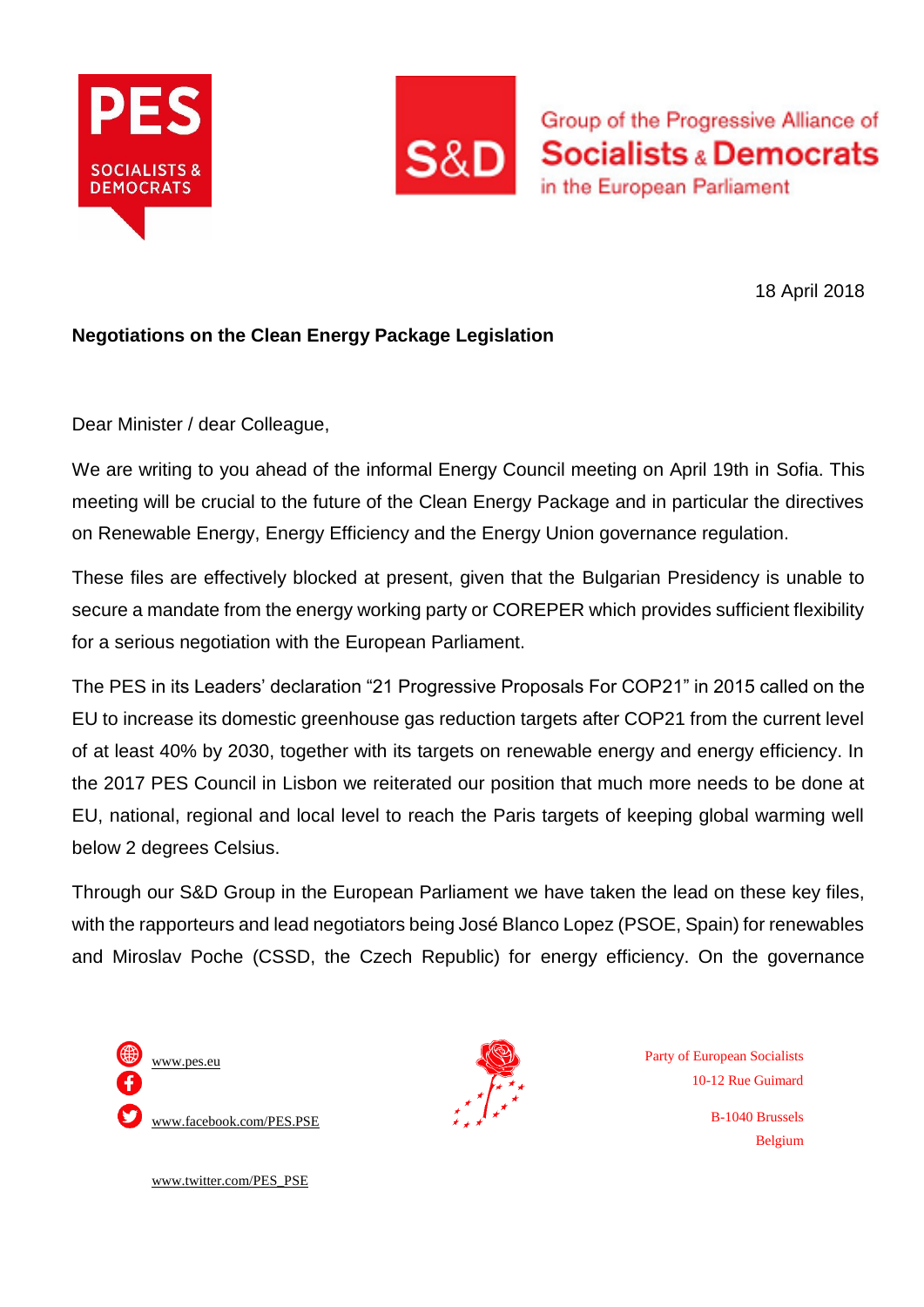regulation, our shadow rapporteurs Theresa Griffin (Labour, UK) and Carlos Zorrinho (PS, Portugal) are leading the way.

The informal Energy Council on the 19th April will be crucial in unblocking these files, and we hope we can count on your support.

We call out to our Ministers to stand strong on our ambitions for the 2030 renewables and efficiency targets. In the European Parliament, we have led the way in proposing binding targets or at least 35% for renewables for 2030. Your support for this level of ambition, which we believe is necessary to comply with our Paris Agreement commitments, and providing a flexible mandate for the Bulgarian Presidency, would be crucial. To achieve such an ambitious target, we need a real European electricity market with improved cross-border electricity interconnections. We thus count on your commit to implement the EU's target to reach 15% electricity interconnections by 2030, so that surplus renewable energy produced in one country could be used in another country with a high electricity demand, via cable interconnections.

The European Parliament mandate supports a binding or at least 35% energy efficiency target for 2030, for whose adoption the S&D Group was instrumental.

Furthermore, on the question of Article 7 on the Energy Efficiency Directive we would request that the Bulgarian Presidency is given a mandate to explore compromises, given that this will be key to raising the level of ambition.

One further issue which is close to all of our hearts is energy poverty and the unique opportunity which energy efficiency offers to assist Member States in reducing the number of suffering households. We appeal to you to support the European Commission's , where Commission Vice-President Maros Sefcovic has been in the lead, and European Parliament's position on introducing mandatory requirements for a share of energy saving measures used in energy efficiency obligation schemes to be targeted at vulnerable citizens in energy poverty. In the European Parliament, we also fought hard to ensure that energy poverty is monitored and dealt with by all Member States. Accordingly we would like to ask for an endorsement of the European Parliament's position in the governance regulation on ensuring that reporting on energy poverty is included in the integrated national energy and climate plans (NECP).

We urge our national parties, where they hold the energy ministry or where they are in a coalition government, to relay the requests and ideas in this letter to your national energy ministers, and

2